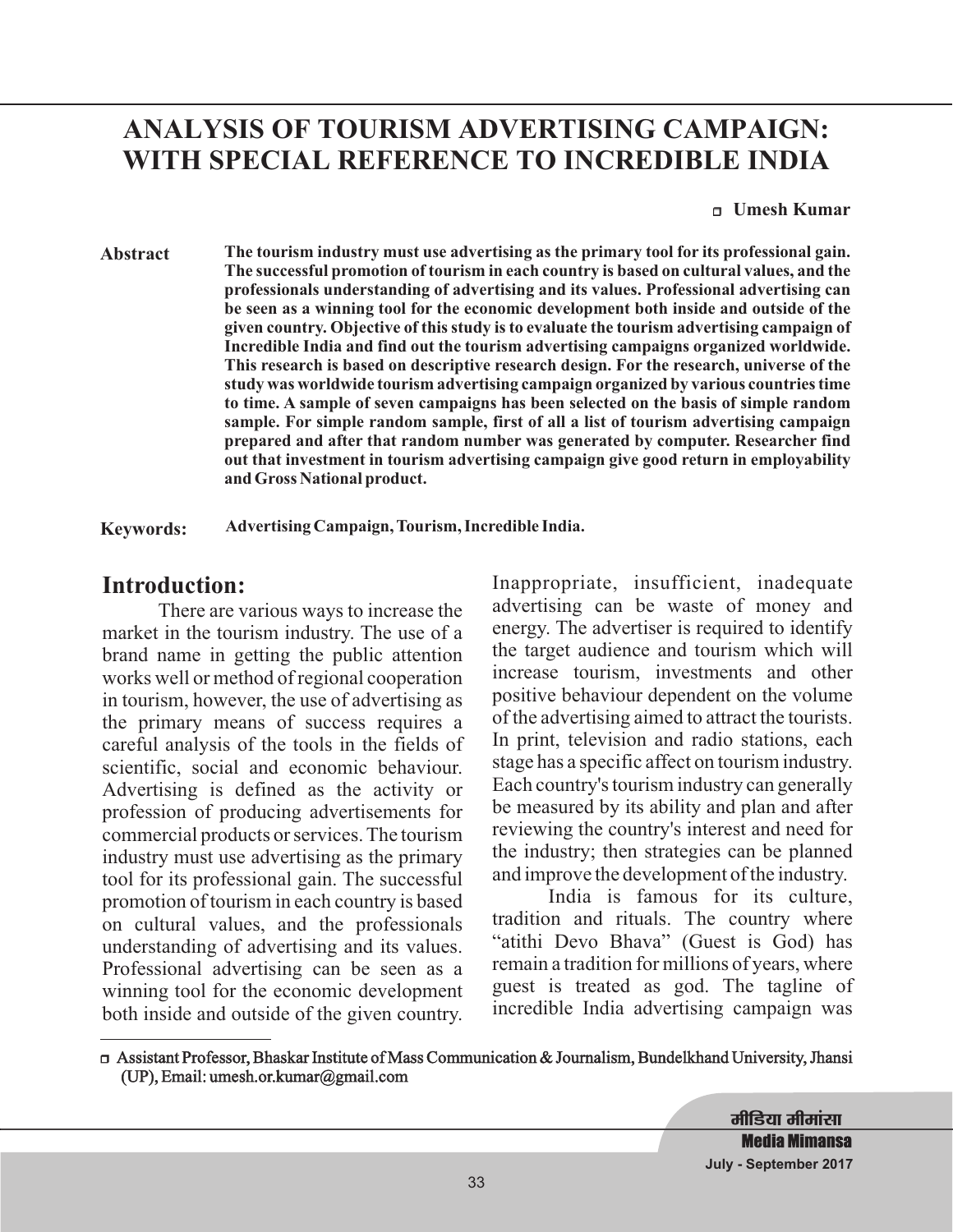alsoAtithi Devo Bhava. India has a history of numerous foreign travellers and writers who visited the country and loved it. Their accounts and memoirs are filled with lively and beautiful description of its people and land. From Megesthenes to Fa–Hien and Hiun-Tsang, from Ibne Batuta to Vasco de Gama and Thomas Roe the list is long, India welcomed all.

#### **Objectives of the Study**

- 1. To study the tourism advertising campaign of Incredible India.
- 2. To find out the tourism advertising campaigns organized worldwide.
- 3. To analyse the aim of tourism advertising campaign and their effects.

Hypothesis of the Study

- 1. Investment on tourism advertising campaign is lower than other campaign.
- 2. Tourism advertising campaign plays a favourable result in tourism industry.

#### **Significance of the Study**

In present era advertising is an effective tool for the promotion of nay business. Tourism services can be promoted by the advertisements. Analysing the selected advertisement "Incredible India" for the tourism promotion, present study signifies that, how the advertising campaign for tourism promotion may helpful and the study will, reveal that what measures should be taken to promote the tourism services in future.

## **Literature Review**

G.H.F. Horenberg conducted a study on tourism advertising campaign entitled TOURISM ADVERTISING COMPARING THE EFFECTS OF PUSH & PULL FACTORS IN ADVERTISING: A CROSS-CULTURAL PERSPECTIVE. For this research two preliminary studies were conducted to measure push and pull factors and to develop the advertisements. The main study was a single factor design and by means of a questionnaire showing two types of advertisements it measured the effect of tourist motivation (push vs. pull) on advertising involvement, intention to visit the website and intention to visit Canada, when controlling for culture. Results showed that no effects for tourist motivation but did reveal the importance of culture in determining differences.

For the intention to visit Canada, there was a significant effect for culture, with Germans having a higher intention to visit Canada than Australians. Hassan salehi and Morteza Farahbakhsh conducted a research on tourism advertising in 2014 entitled T O U R I S M A D V E R T I S E M E N T MANAGEMENT AND EFFECTIVE TOOLS IN TOURISM INDUSTRY. The finding of this research was the method and language of the advertisement is one of the most basic decisions. In addition, should logically be printed and or spoken the native language of that country. Additionally, an advantage which could be of importance, is to consider the use of the internationally accepted language (i.e. English) when advertising as this may increase the number of interested customers.

## **Research Methodology**

This research is based on descriptive research design. For the research, universe of the study was worldwide tourism advertising campaign organized by time to time. A sample of seven campaigns has been selected on the basis of simple random sample. For simple random sample, first of all a list of tourism advertising campaign prepared and after that random number was generated by computer. In this research only secondary data has been used. Data is collected from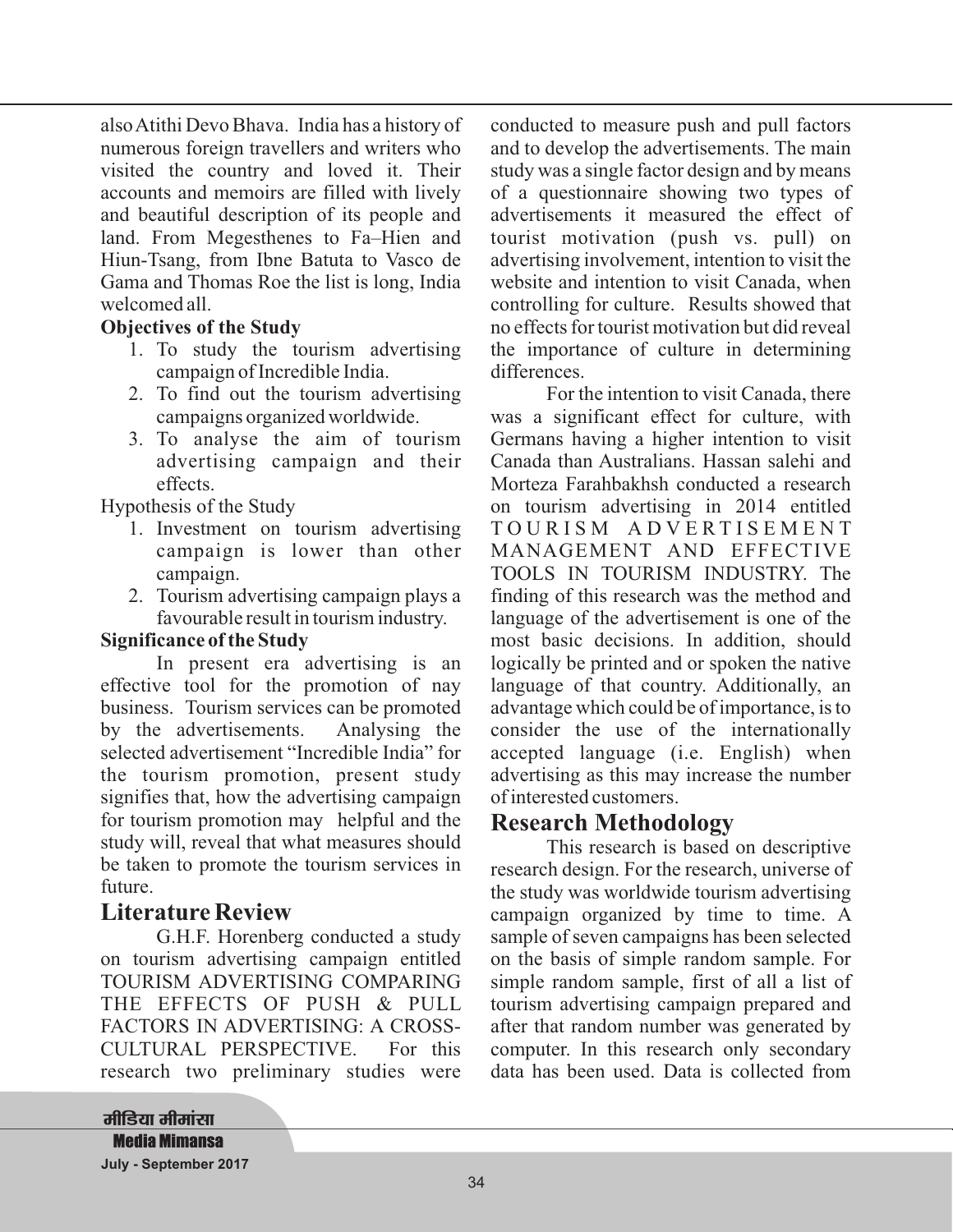various reports and tourism ministry websites.

# **Data Analysis**

Analysis of Incredible India Tourism Advertising Campaign

The first marketing initiative of its kind, Incredible India was conceptualized in 2002 by Creative Director, O&M Delhi V. Sunil and Joint Secretary, Ministry of Tourism Amitabh Kant. The primary objective of this branding exercise was to create a distinctive identity for the country. This resulted in the iconic "Incredible !ndia" logo, where the exclamation mark that formed the "I" of India was used to great effect across all communications. The campaign successfully established India as a high-end tourist destination, generating a 16% increase in tourist traffic in the first year. In the second year, the Incredible India campaign focused on spiritual tourism, resulting in a 28.8% increase in tourist traffic and a number one ranking in the Travel and Leisure readers' survey. In 2003, Condé Nast Traveller selected India as one of the top ten preferred destinations for the discerning traveller. "India's results are very exciting and show the country's increasing popularity amongst sophisticated travellers. It also reflects very positively on the individuals involved in promoting India as a premium tourist destination. In January 2004, Lonely Planet conducted a survey in 134 countries to select the world's favourite destination for individual travellers. India was ranked among the top five favourite international destinations in the global survey (the other four were Thailand, Italy, Australia and New Zealand). According to Lonely Planet, "the respondent for the survey was today's independent traveller, professional, with a degree or post-graduate qualification who is

aged 25 to 34." The 2003-04 campaign went on to win many prestigious awards, including Gold at PATAand the BombayAd Club.

In March 2007, the global brand campaign, an evolution of the 'Incredible' theme, which was unprecedented in terms of quality and scale was extended to the Internationale Tourismus Bourse (ITB) Berlin – the world's largest travel and tourism show – where India was participating as the Partner Country. The entire project was directed by V. Sunil and Amitabh Kant, with support from tourism ministries across the world.

The campaign used the entire city as a canvas- covering it with large billboards, branding on taxis and buses, vibrant graphic art and 3D installations. Signalling a new level of sophistication in India's branding strategy, the ITB campaign overwhelmed the international media and trade. India Now was a three-month long campaign designed to showcase India's accelerating economy and ever-evolving culture. It was organized from July to September 2007 in London and featured events, activities and festivals across the capital dedicated to Indian art, film, food, theatre, music and fashion. As part of the campaign, buses and taxis plying along the main routes in London wore vibrant Incredible India colours and messages. Outdoor panels in 150 bus shelters featured images of India that corresponded to the names of famous London Underground stations, creating a dramatic and amusing contrast.An estimated one million Londoners and visitors to London participated in these events. There was also a 16% jump in inbound tourism from the UK.

This special campaign was designed to attract a global film crowd at the International Film Festival at Cannes. Large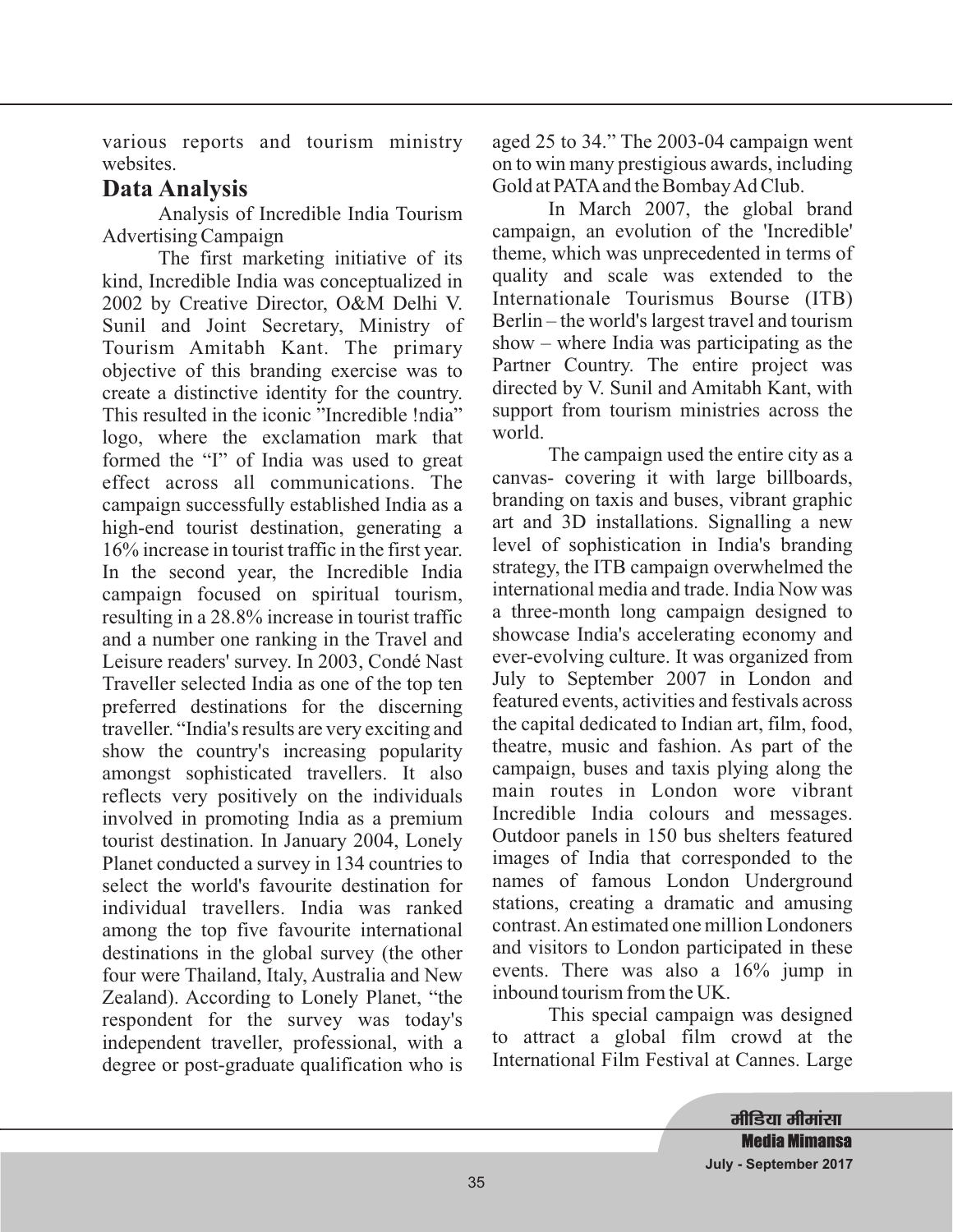outdoor posters showed off India's diverse and picturesque locales - from the golden beaches of Kerala to the Tiger reserves of Madhya Pradesh - with cinematographicthemed headlines such as 'Location for Hire' in French. The year 2007 not only marked the 60th year of independence for India but also celebrated the arrival of India on the global platform. The Incredible India $\omega$ 60 campaign was launched in New York from 23rd-26th September 2007 to coincide with the UN General Assembly session. The combination of the four-day event and the General Assembly created the perfect opportunity to showcase the best of India to world leaders, top international business moguls and the public. Incredible India $\omega$ 60 took India's extraordinary energy and cultural diversity to the watching world. Billboards at Times Square, taxis, buses, bus shelters, TV and radio announced the arrival of a brand new India. With eight ministries, eight overseas partners and 41 events – including four gala dinners, 13 conferences and panel discussions, nine cultural shows, seven receptions and eight ongoing events – it was a grand show that maximized India's presence and visibility to the world.

In 2008, The Colours of India campaign emphasized India's diverse cultural spectrum. Featuring breathtaking images and colour-based headlines such as Coffee Brown and Red Hot, the campaign was launched globally in 71 leading newspapers and magazines. Using traditional and interactive media - print, outdoor and the internet - India was positioned as a unique and vibrant destination for tourists. The India Tourism 2008 campaign was based on the experiences of those who came to visit India as tourists and stayed back to make India their home. It takes a special bond with the country and its people to give up everything you know and

set up home, take roots in India. These are the people who've truly embraced the culture and assimilated it into their being. As opposed to those who've simply being 'bitten by the India bug'. Staying back is prompted by a decision that will change their lives forever. It is not a mere whim or adventure. It is the commitment of a lifetime. There are several people like this in India and we went through a careful process to select the ones who we felt could be ambassadors to our culture. The creative idea employed a simple device that stated their country of birth, followed by text that said 'Motherland India'.

## **Impact of Incredible Tourism Advertising Campaign**

According to spending data released by Visa Asia Pacific on 4<sup>th</sup> March 2006, India has emerged as the fastest-growing market in the Asia-Pacific in terms of international tourist spending. The data revealed that international tourists spent US\$372 million in India in the fourth quarter (October–December) of 2005, 25% more than in the fourth quarter of 2004. China, which came second in the region, was successful in making international tourists fork out US\$784 million in Q4 2005, a growth of 23% over its Q4 2004 figures. The tourist spending figures for India would have pleased the Indian tourism ministry, which had been targeting the high-end market through its long-running 'Incredible India' communication campaign.

### Incredible India Tourism **Advertising Campaign 2.0**

The Tourism department of India would launch Incredible India 2.0 Campaign across the world, besides setting up five special tourism zones in the country. "Tourism is a big employment generator and has a multiplier impact on the economy. Five special tourism zones anchored on SPV

<u>मीडिया मीमांसा</u> **Media Mimansa July - September 2017**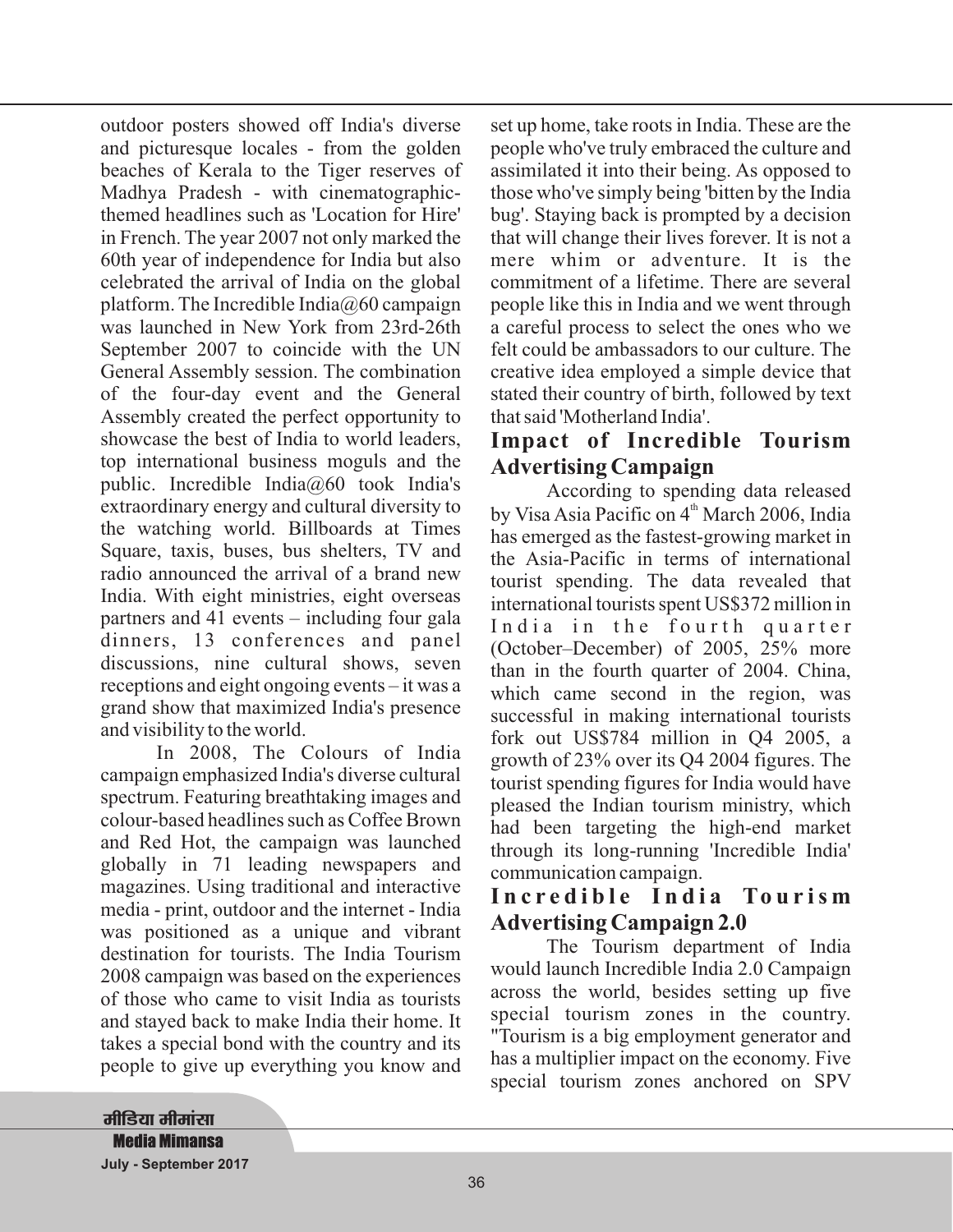

(special purpose vehicle) will be set up in partnership with the states," Incredible India is a flagship programme of the Tourism Ministry aimed at boosting tourism in the country. Foreign Tourist Arrivals (FTAs) during December 2016 were 10.37 lakh as compared to 9.13 lakh during December 2015. The US accounted for the highest share of tourists arrivals, followed by Bangladesh and the UK the last month. The growth in overseas tourist arrivals in 2016 stood at 10.7 per cent with a total of 88.90 lakh as compared to 80.27 lakh in 2015.

#### Analysis of world tourism **advertising campaign TOURISM IRELAND - Escape the Madness**



Tourism Ireland organized a tourism advertisement campaign with the tagline 'Escape the Madness.' Advertising budget of this advertising campaign was €500,000. The scheme publicises Ireland as the place to get away from it all with more than 200 large advertisements shown at different Tube stations, targeting commuters during rush hour and highlighting Ireland's open spaces and lack of congestion. Further campaign support comes from Tourism Ireland's social media channels. The latest phase has seen Tourism Ireland create a short film featuring a cameo appearance and voice-over by Chris O'Dowd, star of The IT Crowd and Bridesmaids, encouraging visitors to Ireland. The target audience of this tourism advertising campaign was primarily those living in London, but also appeals to those visiting London for the games.

#### **VISIT FRANCE - France, come and play**

Tourism France organized a advertising campaign named France, come and play. Budget for this advertising campaign was £600,000, part of a larger 10 year budget. The "France, come and play" campaign is encouraging those living and visiting London for the Olympics to cross the channel to France. It comes as part of the tenyear multi-million euro "Destination France" campaign, celebrating France as a top travel destination. The "France, come and play" campaign has been promoted through all social media channels and has been given its own website, www.gotofrancenow.com. The project also employs 23 different campaign images, each of which is paired with an Olympics-themed slogan. These ads have been placed in key hot spots across the city as well as on the tube, trains and buses – appealing to the commuter who might want to escape busy London. However, the campaign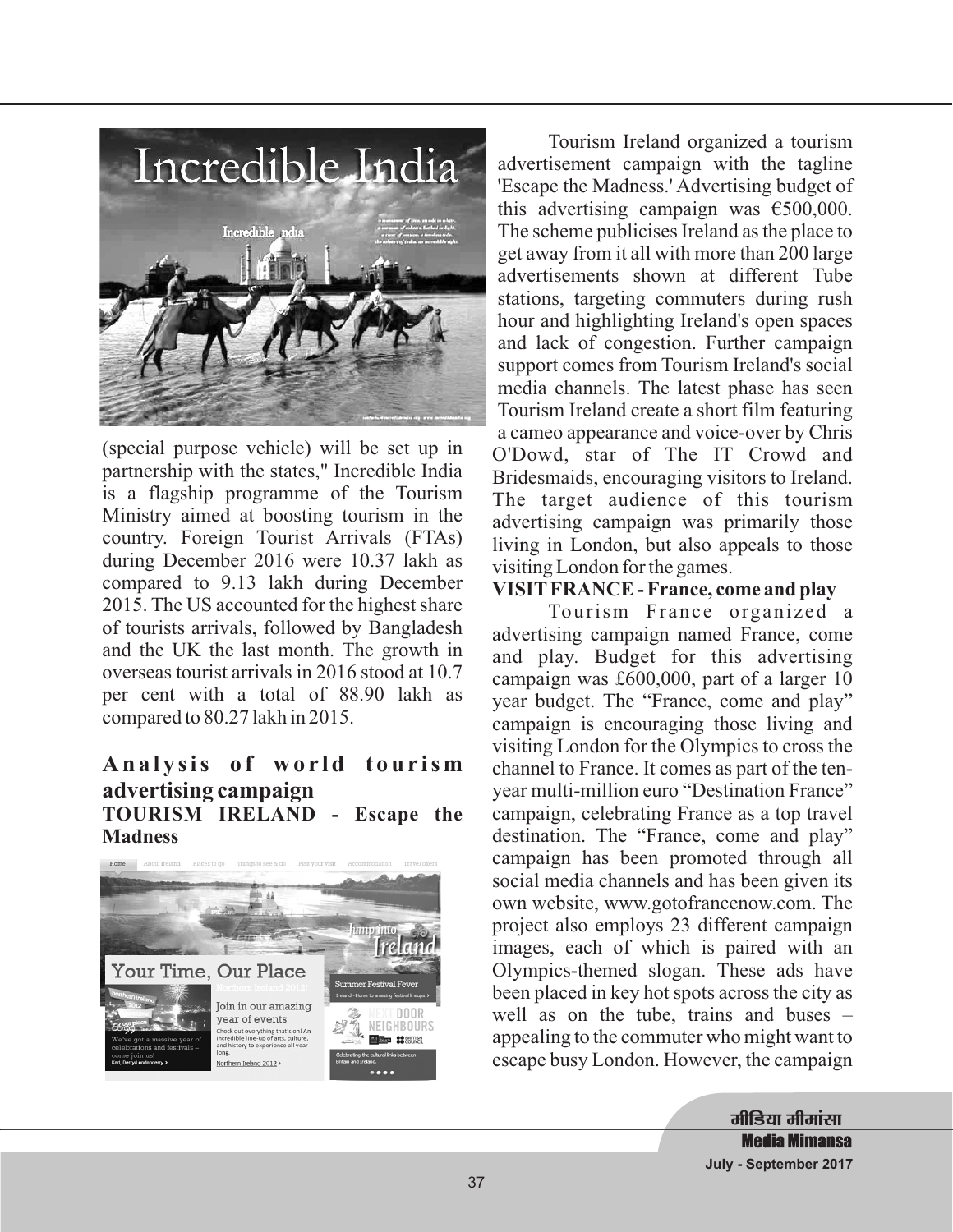came under criticism lately after it was found that images used in the promotional shots were of non-French beaches, including ones in South Africa and Florida. Target Audience of this tourism advertising campaign was International tourists travelling to England for the Olympics and Londoners wishing to escape the congestion and stress of Olympic London.

**Brand USA - Discover America 'Land of Dreams'**



United State of America organized a tourism advertising campaign named 'Discover America Land of Dreams' in 2012. The first ever fully integrated global BRAND USA Budget was \$200 million marketing campaign for the USA with the purpose of encouraging travellers from all over the world to visit. The aim of Brand USA advertising campaign was to create millions in spending and tens of thousands of new jobs for Americans in the tourism sector. The campaign was created in partnership with JWT communications agency. This advertising campaign was Launched in March 2012 and promoted using a mix of 60. 20 and 15 second worldwide television adverts which feature Rosanne Cash, daughter of Johnny Cash. The campaign also includes digital, mobile, billboard and print advertising along with a strong online

presence through country's specific Facebook and Twitter pages showcasing targeted promotions. There is also a newly relaunched website DiscoverAmerica.com acting as visitors' information portal for trip planning. Target Audience for this advertising campaign was Global. Following a three tier model the first wave of foreign advertising launched on 1 May in the United Kingdom, Japan and Canada with a budget of \$12.3 million. A second wave will follow in Brazil and South Korea and the third in China, Mexico and the remaining EU states. Over the long term US Travel Association expects to achieve a 20:1 return in visitor spending for every dollar spent on advertising.

#### **CANADIAN TOURISM COMMISSION: Canada Keep on Exploring**

Canadian tourism commission started a tourism advertising campaign 'Canada Keep on Exploring' with aim to explore the tourism sector in Canada. For this campaign, The Canadian Tourism Commission was entrusted with a \$48million investment from Canada's Economic Action Plan organisation to spend over three years of campaign activity. The aim of this tourism advertising campaign was to engage in an advertising programme within Canada and undertake new activities in the priority international markets of the US, China, India and Brazil. The 2009-10 'Locals Know' campaign urged Canadians to travel within Canada and "explore the Canada they didn't know". There were also a series of US summer campaigns, marketing in American's key cities such as New York and Chicago. The 'Say Hello to Canada' campaign was launched at the official opening of the Canadian Tourism Commission's marketing centre in the heart of Beijing, running in leading newspapers and travel and lifestyle magazines such as Shanghai Weekly. A £3 million branch of the

<u>मीडिया मीमांसा</u> **Media Mimansa July - September 2017**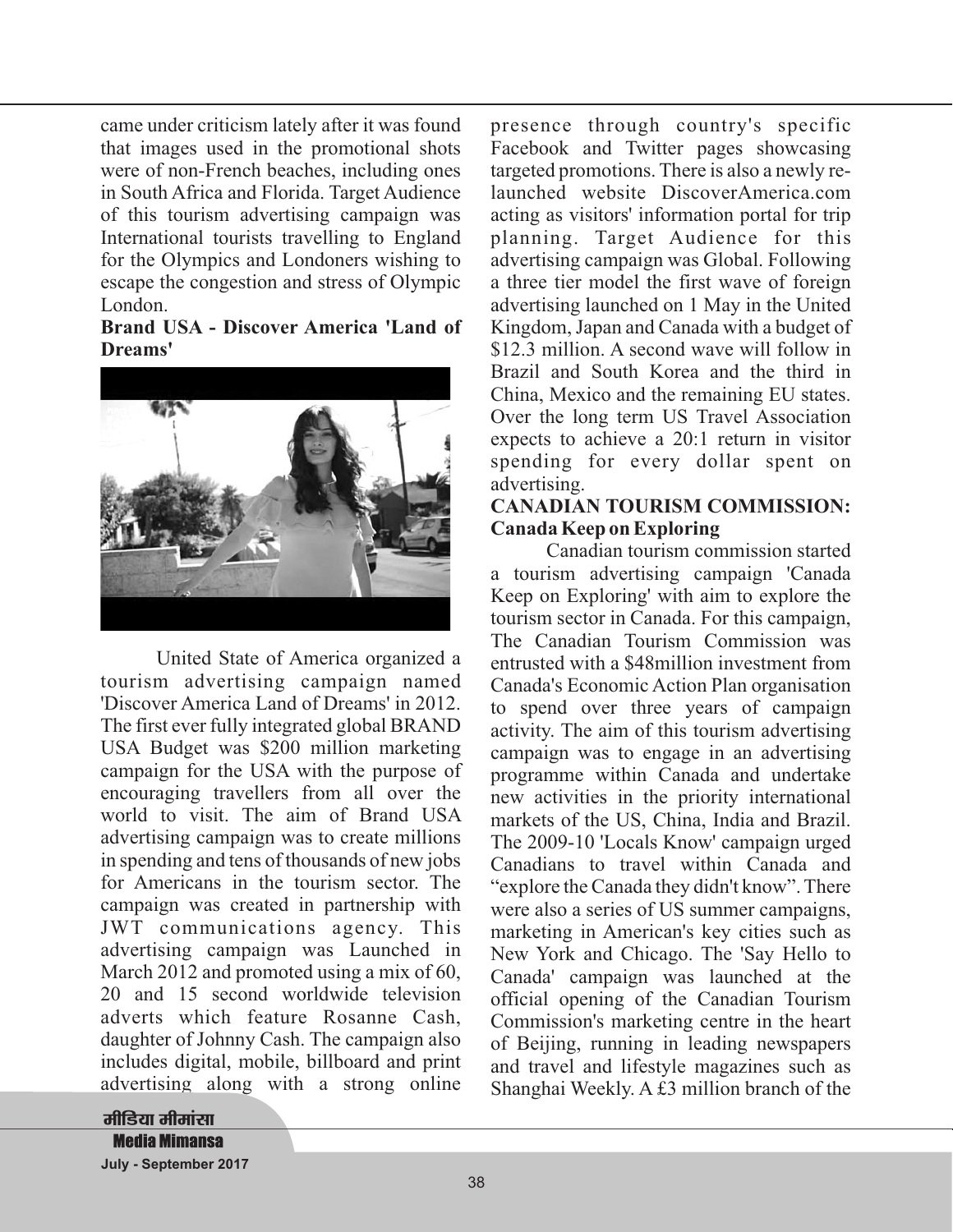campaign also ran in the UK. Additionally, the campaign ran on social media and videosharing sites, search engines and micro blogs as well as travel, lifestyle, news and culinary websites. The "Laying the Foundations" campaign ran in Brazil and India, laying the grounds for tourist growth and securing partnerships to advance Canada's brand awareness. Target Audience for this campaign was also Global community. Majority of investment was spent in the Locals Know campaign, generating over \$150 million in federal tax revenue. The US campaigns generated nearly \$82 million. It is expected that by 2013 China will be Canada's third-largest overseas market for travellers, generating an additional \$300 million a year in tourism revenues by 2015.

#### **TOURISM AUSTRALIA - 'There's Nothing LikeAustralia'**

'There is Nothing Like Australia' tourism advertising campaign was executed by tourism department of Australia. The Budget for this campaign was AUS\$250 million. A campaign designed to be longlasting and flexible, and one that could evolve to stay relevant for target consumers in a highly competitive and fast-changing global tourism environment. The objective was to

# Together, we can show the world why there's nothing like Australia.



focus on both the domestic and international traveller, and convey the message that Australia is a must-see destination with some of the best tourism experiences. The 'There's nothing like Australia' campaign launched with a \$4 million commercial featured in broadcast, cinema and digital. The creative employs a unique soundtrack which was tested both pre and post-exposure to ensure it was a good fit for the 16 experiences shown in the TVC. A new interactive tablet app was released as well as new print and digital executions, including interactive and rich media digital advertising banners. Multiplatform social media campaigns, including online video content and short films, were used to reach wider audiences and new destination content for australia.com, the website at the heart of the campaign, was revealed. Tourism Australia also partnered with luxury hotels website Mr&Mrs Smith and TripAdvisor to help tourists plan trips. Since its May 2012 launch the campaign has appeared in 25 countries and has been translated into 17 languages. Target Audience for this campaign was Global tourist. The campaign was designed for a broad target audience focusing predominantly on leisure travellers who are highly predisposed to visit Australia.

### **Findings & Conclusion**

- 1. In tourism advertising campaign, Planner use multimedia means to communicate the targeted audience.
- 2. Most of the tourism advertising campaigns are global.
- 3. In tourism advertising campaign, not only government but also hotels and other tourism participating agencies gives support.
- 4. Tourism advertising campaign make good return in employability and GDP.